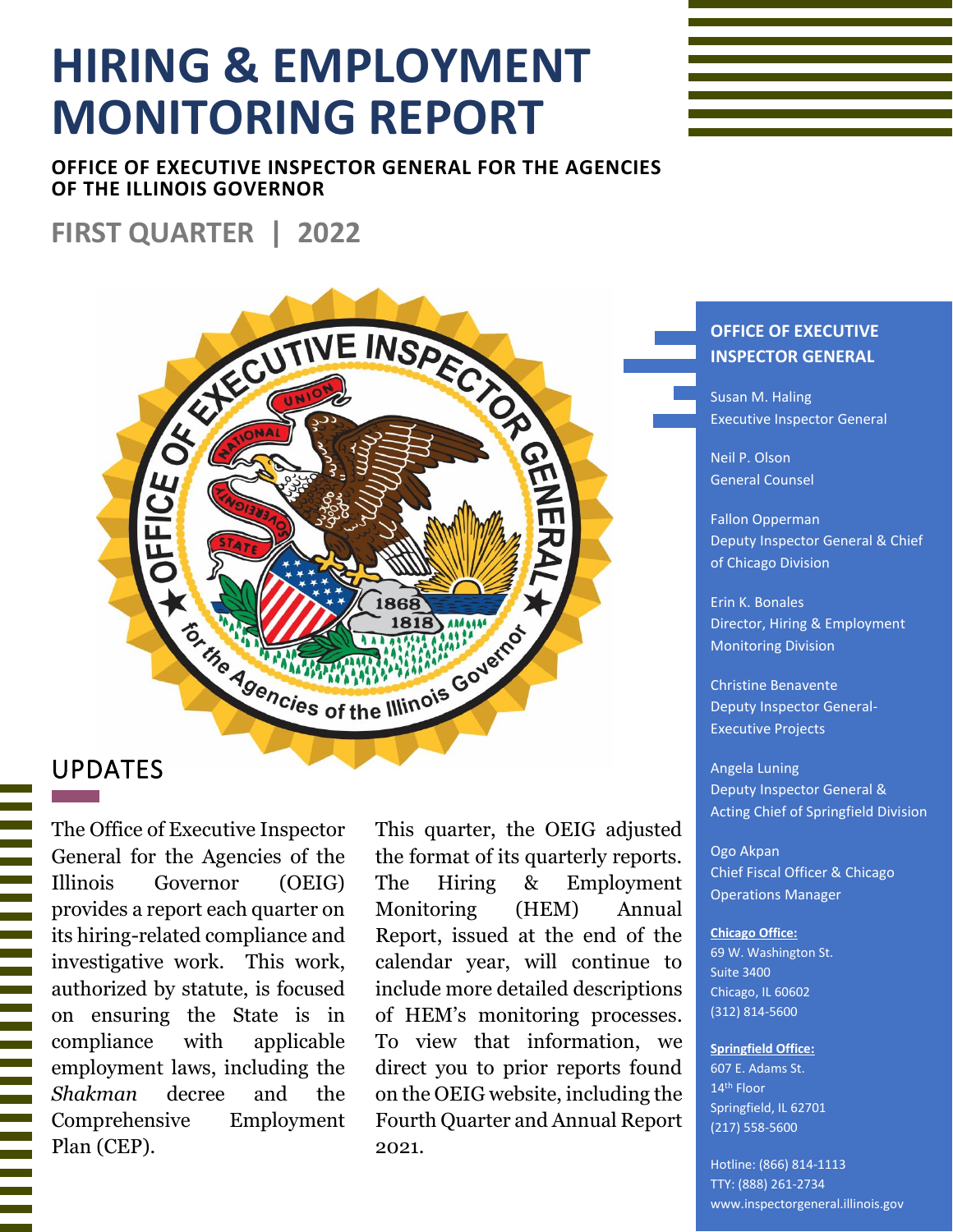## **HEM Compliance Reviews**

Between January 1 and March 31, 2022, HEM's work included the following compliance activities:

| <b>Actions Taken During the First Quarter 2022</b>            | <b>Count</b> |
|---------------------------------------------------------------|--------------|
| Hiring-related reviews opened                                 | 10           |
| Hiring sequences monitored                                    | 3            |
| Desk audits completed                                         | 8            |
| Hiring reviews transferred to the OEIG Investigative Division |              |
| Advisories issued                                             |              |

The following chart lists out the 10 Advisories issued this quarter. The Advisories that made recommendations are summarized on page 6. In some cases, HEM requested a formal response from the agency, which is also summarized. Responses to Advisories issued last quarter but received this quarter are included under Advisory Updates.

| <b>Issued Advisories - First Quarter 2022</b>                    |               |                                                                    |                                                       |  |
|------------------------------------------------------------------|---------------|--------------------------------------------------------------------|-------------------------------------------------------|--|
| <b>Advisory</b>                                                  | <b>Agency</b> | <b>Position Title</b>                                              | <b>Type of Review</b>                                 |  |
| <b>Advisories with No Recommendations</b>                        |               |                                                                    |                                                       |  |
| 21-HEM-0032                                                      | <b>IDOC</b>   | <b>Food Service Program Manager</b>                                | <b>Complaint Referral</b>                             |  |
| 21-HEM-0045                                                      | <b>IDES</b>   | Unemployment Insurance Special Agent                               | <b>Complaint Referral</b>                             |  |
| Advisories with Recommendations (Summaries available on page 6.) |               |                                                                    |                                                       |  |
| 21-HEM-0024                                                      | <b>IDHS</b>   | <b>Quality Assurance Manager</b>                                   | <b>Complaint Referral</b>                             |  |
| 21-HEM-0022                                                      | <b>IDOC</b>   | Administrative Assistant II                                        | <b>Complaint Referral</b>                             |  |
| 21-HEM-0023                                                      | <b>IDHS</b>   | Human Resources Associate                                          | <b>Complaint Referral</b>                             |  |
| 21-HEM-0050                                                      | <b>IDOC</b>   | <b>Command Center Supervisor</b>                                   | <b>Complaint Referral</b>                             |  |
| 20-HEM-0059                                                      | <b>IDPH</b>   | Technician I                                                       | <b>Complaint Referral</b>                             |  |
| 22-HEM-0005                                                      | <b>IDHS</b>   | <b>Application Manager Administrator</b>                           | Term Appointment/Hiring<br><b>Sequence Monitoring</b> |  |
| 21-HEM-0054                                                      | <b>DMA</b>    | Lincoln Challenge Academy Director                                 | <b>Hiring Sequence Monitoring</b>                     |  |
| 21-HEM-0046                                                      | <b>GAC</b>    | Paralegal Assistant; Guardianship<br><b>Managing Administrator</b> | Desk Audit                                            |  |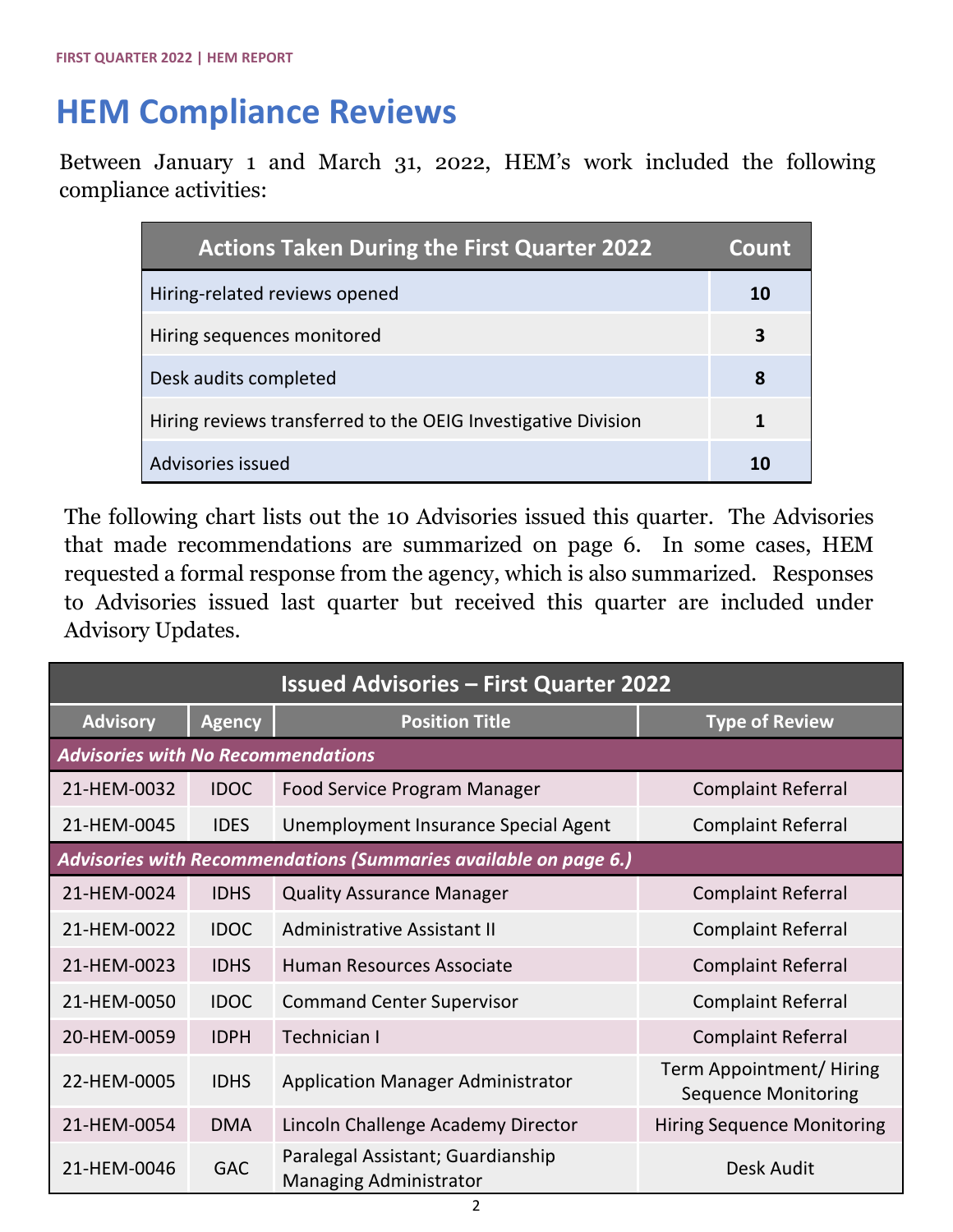## **Non-Exempt PSC Reporting**

In February of 2022, CMS submitted the State's Personal Service Contract (PSC) Report for the fourth quarter of calendar year 2021. The table below summarizes this information:

| Data from the State's Personal Service Contract (PSC) Report<br>for the Fourth Quarter of CY 2021 | Count |
|---------------------------------------------------------------------------------------------------|-------|
| State entities that submitted a PSC report to CMS                                                 | 53    |
| State entities that decreased their use of PSCs from the previous<br>quarter                      | 9     |
| State entities that increased their number of PSCs                                                | 9     |
| State entities that did not have a change in PSCs                                                 | 35    |
| State entities that did not report utilizing any PSCs                                             |       |

## **HEM Exempt Reviews**

The following chart represents the various exempt reviews conducted by HEM this quarter.

| <b>HEM Exempt Reviews</b>                                                                                 | Count                 |
|-----------------------------------------------------------------------------------------------------------|-----------------------|
| Exempt appointment notifications/certifications received and<br>reviewed for positions on the Exempt List | 98<br>(No objections) |
| Exempt position description clarifications received and reviewed                                          | 92<br>(No objections) |
| Exempt personal services contracts (PSCs) received for review                                             | $\bf{0}$              |
| Exempt List addition requests received this quarter                                                       | 8                     |
| Exempt List addition requests approved this quarter                                                       | 14                    |
| Exempt List modification requests approved this quarter                                                   | $\mathbf{1}$          |
| Exempt List deletion requests approved this quarter                                                       | $\mathbf{1}$          |
| Agency withdrawal of Exempt List requests                                                                 | $\mathbf{1}$          |
| Exempt List pending requests                                                                              | 8                     |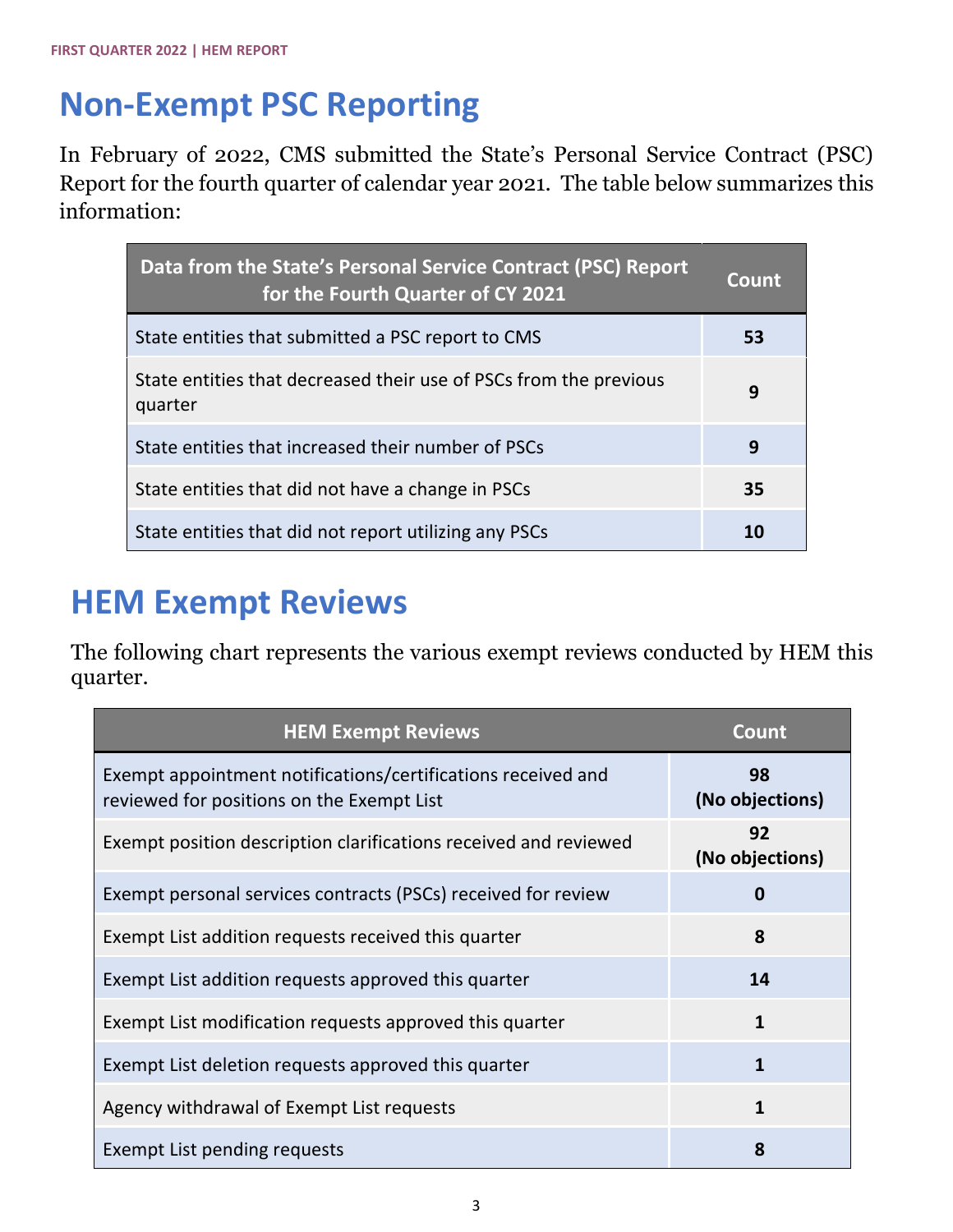# **HEM Exempt Reviews (continued)**

| <b>Exempt List Additions and Deletions by Agency - First Quarter 2022</b> |                                                                       |                                     |  |  |
|---------------------------------------------------------------------------|-----------------------------------------------------------------------|-------------------------------------|--|--|
| <b>Agency</b>                                                             | <b>Working Title</b>                                                  | <b>OEIG</b><br><b>Determination</b> |  |  |
| Abraham Lincoln Presidential<br>Library and Museum                        | Director of Marketing and Guest<br>Experience                         | Approved<br>Modification            |  |  |
| Commission on Equity and<br>Inclusion                                     | <b>General Counsel</b>                                                | <b>Approved Addition</b>            |  |  |
| Commission on Equity and<br>Inclusion                                     | Chief Fiscal/Human Resources Officer                                  | <b>Approved Addition</b>            |  |  |
| <b>Illinois Criminal Justice</b><br><b>Information Authority</b>          | <b>Communications Media Administrator</b>                             | <b>Approved Addition</b>            |  |  |
| <b>Illinois Criminal Justice</b><br><b>Information Authority</b>          | <b>Assistant Deputy Director</b>                                      | <b>Approved Addition</b>            |  |  |
| <b>Illinois Criminal Justice</b><br><b>Information Authority</b>          | <b>Program Analyst Director</b>                                       | <b>Approved Addition</b>            |  |  |
| Abraham Lincoln Presidential<br><b>Library and Museum</b>                 | Director of Public Programs and<br><b>Community Engagement</b>        | <b>Approved Addition</b>            |  |  |
| Abraham Lincoln Presidential<br>Library and Museum                        | <b>Development Director</b>                                           | <b>Approved Addition</b>            |  |  |
| Illinois Department of Juvenile<br>Justice                                | Deputy Ombudsman                                                      | <b>Approved Addition</b>            |  |  |
| Illinois Department of Juvenile<br>Justice                                | <b>Restorative Justice &amp; Community</b><br><b>Outreach Manager</b> | <b>Approved Addition</b>            |  |  |
| <b>Illinois Environmental Protection</b><br>Agency                        | <b>Electric Vehicle Coordinator</b>                                   | <b>Approved Addition</b>            |  |  |
| Illinois Department of Healthcare<br>& Family Services - Office of        |                                                                       |                                     |  |  |
| <b>Inspector General</b><br>Illinois Department of Healthcare             | <b>Chief Operating Officer</b>                                        | <b>Approved Addition</b>            |  |  |
| & Family Services - Office of<br><b>Inspector General</b>                 | <b>Chief of Staff</b>                                                 | <b>Approved Addition</b>            |  |  |
| Illinois Department of Innovation<br>and Technology                       | <b>Chief Information Accessibility Officer</b>                        | <b>Approved Addition</b>            |  |  |
| <b>Illinois Department of Central</b><br><b>Management Services</b>       | Legal Investigator                                                    | <b>Approved Addition</b>            |  |  |
| Abraham Lincoln Presidential<br>Library and Museum                        | <b>Museum Guest Services Division</b><br>Manager                      | <b>Approved Deletion</b>            |  |  |
| <b>Illinois State Police</b>                                              | Director of Legislative Affairs                                       | Withdrawn                           |  |  |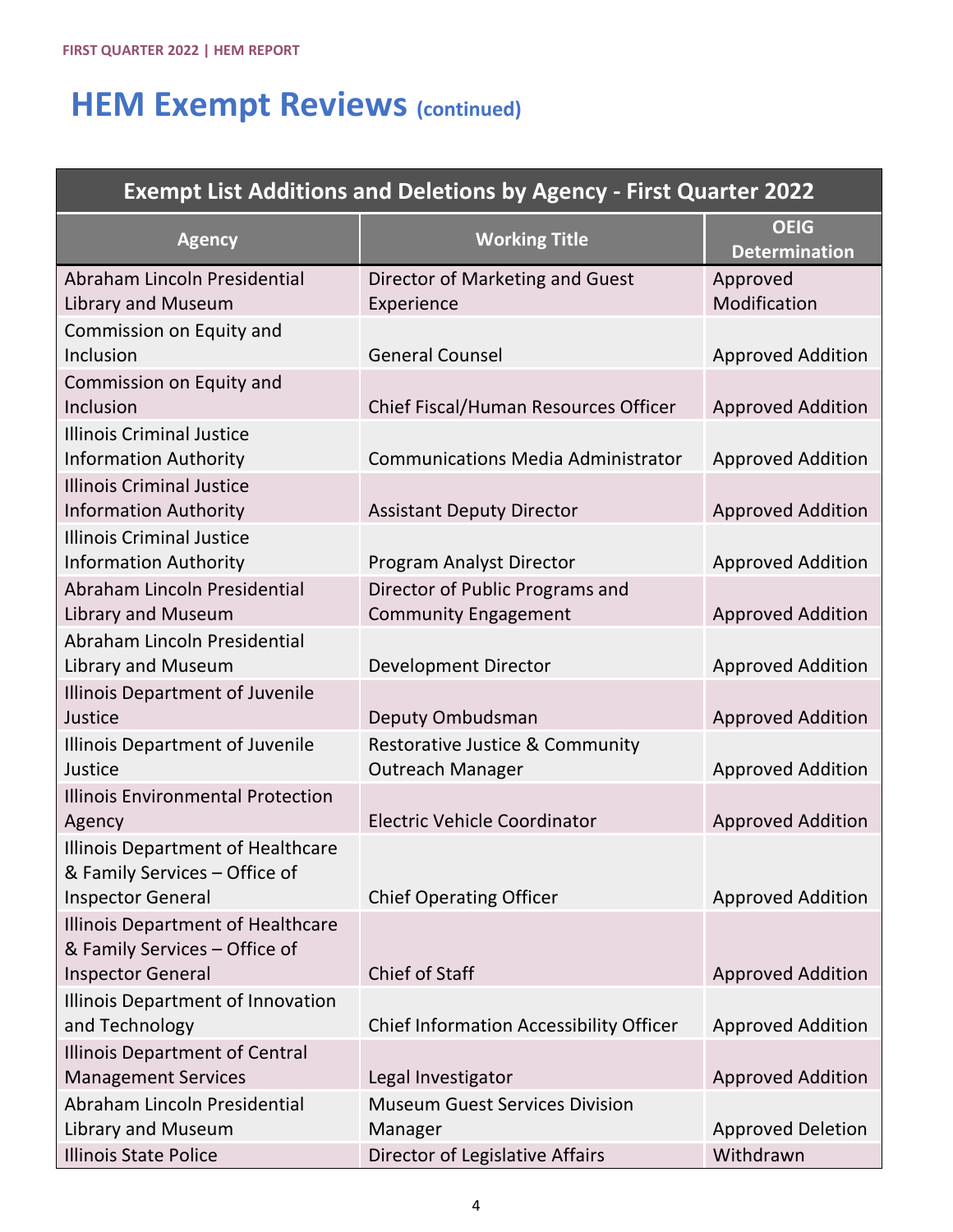# **Political Contact Reporting**

This quarter, HEM received **2** reports of Political Contacts summarized as follows:

- One report stated that an Illinois State Representative submitted a letter of recommendation for an applicant for an IDOT position.
- One report identified a letter of recommendation from an Illinois State Senator that was submitted with an applicant's application materials for a IDHS position.

## **Investigative Division**

## *Hiring-Related Complaints*

For the first quarter of 2022, the OEIG received **29** hiring- related complaints. Also, in this quarter, the following actions were taken with regard to hiring-related complaints:

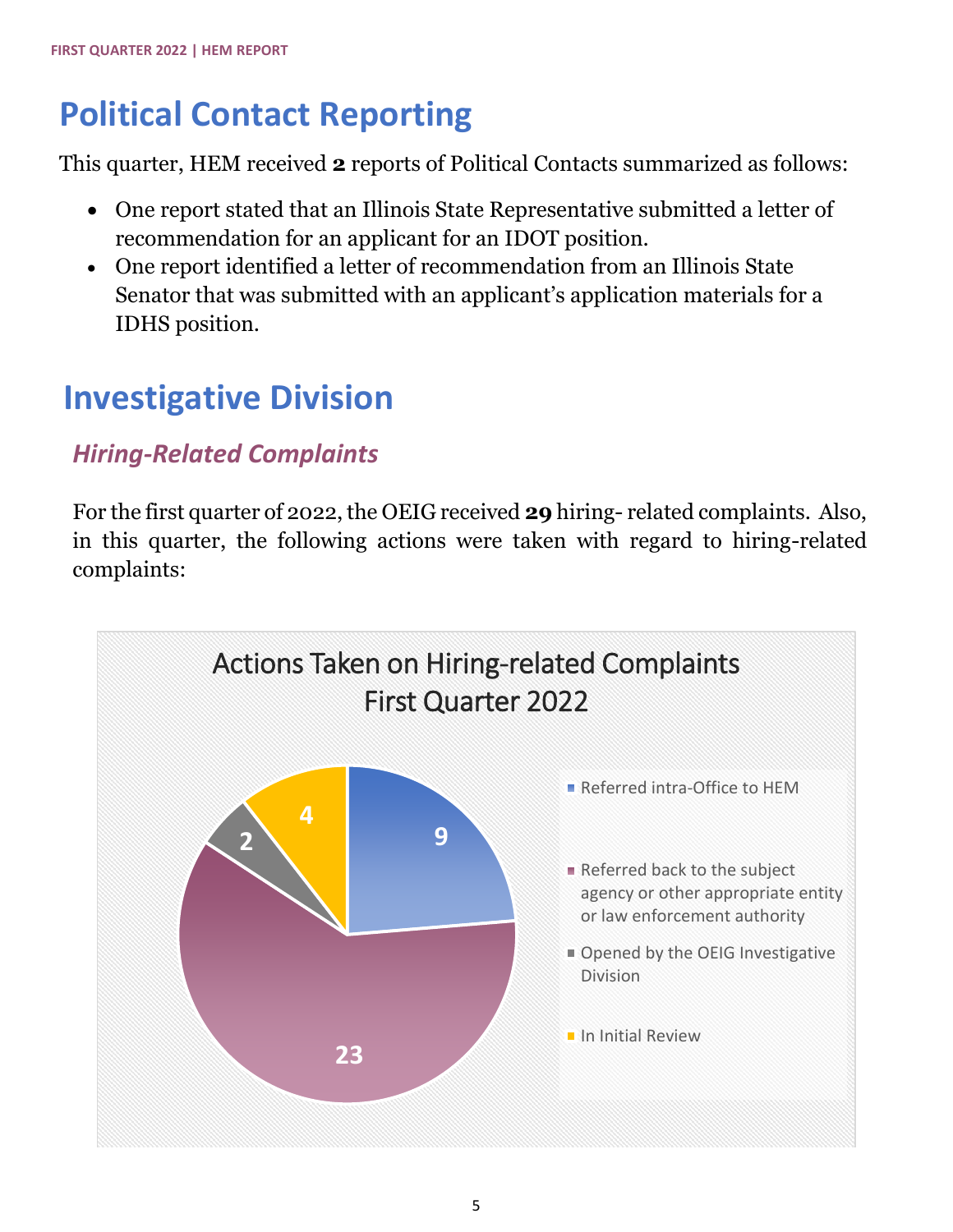## **Investigative Division**

### *Hiring Investigations*

The following are the Investigative Division's numbers at the close of this quarter.

| <b>Hiring-related Investigations</b>                                           | Count |
|--------------------------------------------------------------------------------|-------|
| Hiring-related investigations pending at the close of the<br>quarter           | $21*$ |
| Hiring-related investigations closed this quarter                              | 6     |
| Founded reports related to hiring issued this quarter                          |       |
| Founded reports related to hiring made available to the public<br>this quarter |       |

\*One investigation was inadvertently not previously counted as a hiring-related complaint.

## **HEM Advisory Summaries**

#### *21-HEM-0024*

In response to a complaint referral, HEM monitored the interviews for a Quality Assurance Manager in the Illinois Department of Human Services (IDHS) Division of Rehabilitation Services. HEM found the selection process for the position to be merit-based and justifiable. While HEM did not have any recommendations regarding the hiring sequence, HEM requested a response from IDHS and the Illinois Department of Central Management Services (CMS) on whether the reasonable accommodation process for applicants with disabilities currently utilized through the SuccessFactors electronic process is sufficient.

IDHS responded, incorporating input from CMS in the response. IDHS and CMS provided additional information regarding the SuccessFactors reasonable accommodation process and explained that CMS is developing a job aid for reasonable accommodations for all agency human resources staff. This resource will provide step-by-step instructions for reasonable accommodations to ensure compliance with all policies. CMS expects to implement this within the next few months.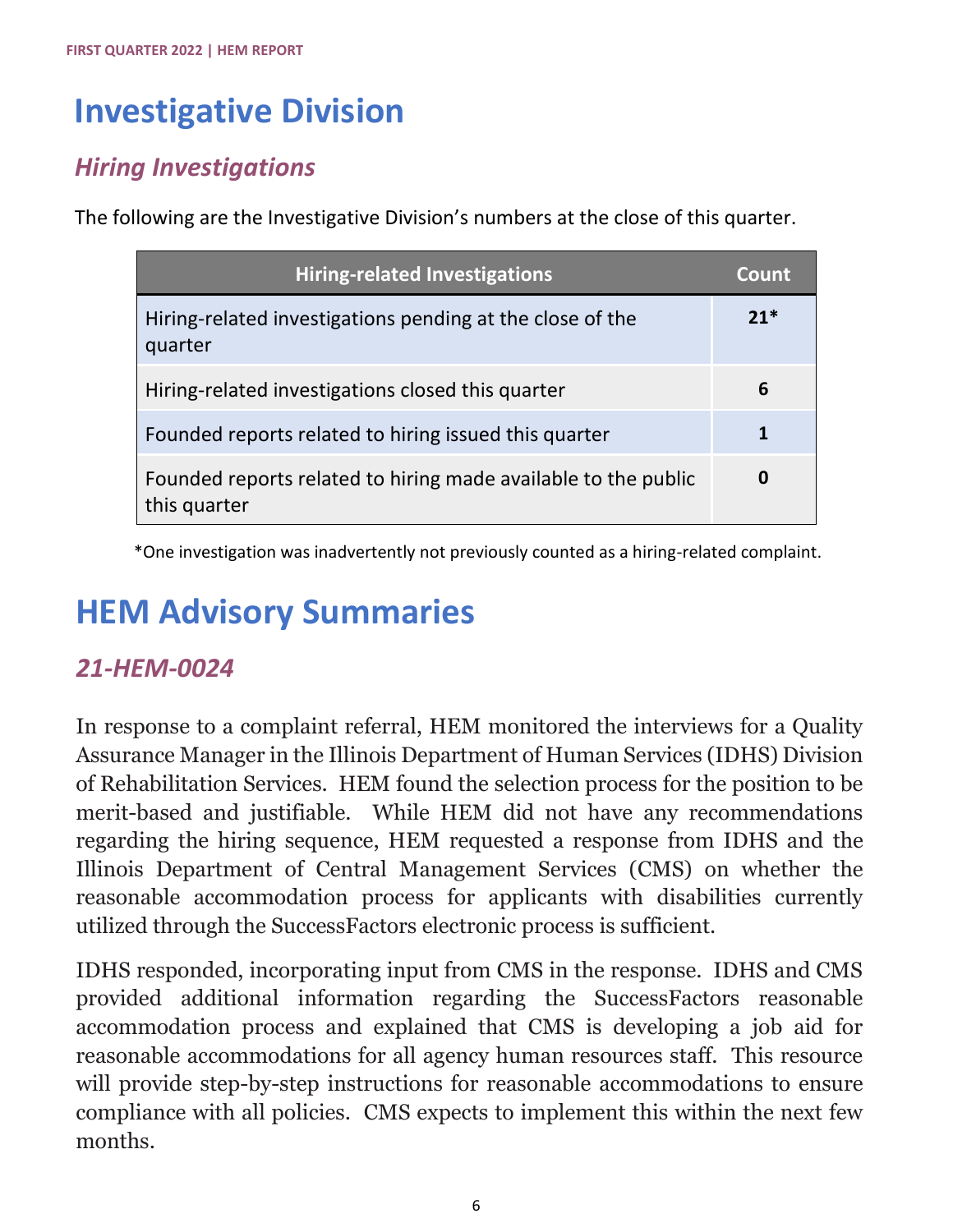#### *21-HEM-0022*

In response to a complaint referral, HEM reviewed the hiring file for an Administrative Assistant II at the Illinois Department of Corrections (IDOC). While HEM's review found the hire to be merit-based and justifiable, HEM made several recommendations. HEM requested that the agency review whether the position description, hiring criteria, interview questions, and ideal responses could be better tailored to the needs of the Administrative Assistant II position. HEM also recommended that the agency ensure that the position description reflect the actual duties to be performed as well as review the Executive Secretary I position descriptions at the IDOC correctional centers to determine whether there needs to be variations or rather, should be consistent, and whether these position descriptions accurately reflect the actual duties performed. Finally, while HEM did not take issue with the final scores, HEM asked that IDOC remind the interviewers that they are required to explain any changes to their scores pursuant to CEP Section V., ¶ 37. Moving forward, HEM recommended that IDOC check that interviewers have noted any reasons for changing the score on the scoresheet before proceeding with the hire.

In response, IDOC stated that the IDOC Classifications unit will work with the IDOC Operations team to ensure positions accurately reflect the duties performed. IDOC confirmed that as bargaining unit positions go live in SuccessFactors, the position descriptions will be updated when the positions are vacated prior to posting. Additionally, the Administrative Assistant II position title is a merit comp title which is part of the new hiring reform, and these position descriptions will also be updated when the positions are vacated prior to posting. IDOC also stated that new questions and ideal responses are being created to align with the position description changes and should be more focused. IDOC explained that all positions posted after October 1, 2021 will utilize the CMS Interview Tool, thus providing a place for interviewers to document an initial score, any revised scores, and an explanation for the change. Shared Services staff reviews the scoring tool prior to moving forward with hiring sequences. IDOC also confirmed that on January 26, 2022, all IDOC Managers were reminded to follow CEP instructions on interview scoring and to advise any staff certified in interview and selection training.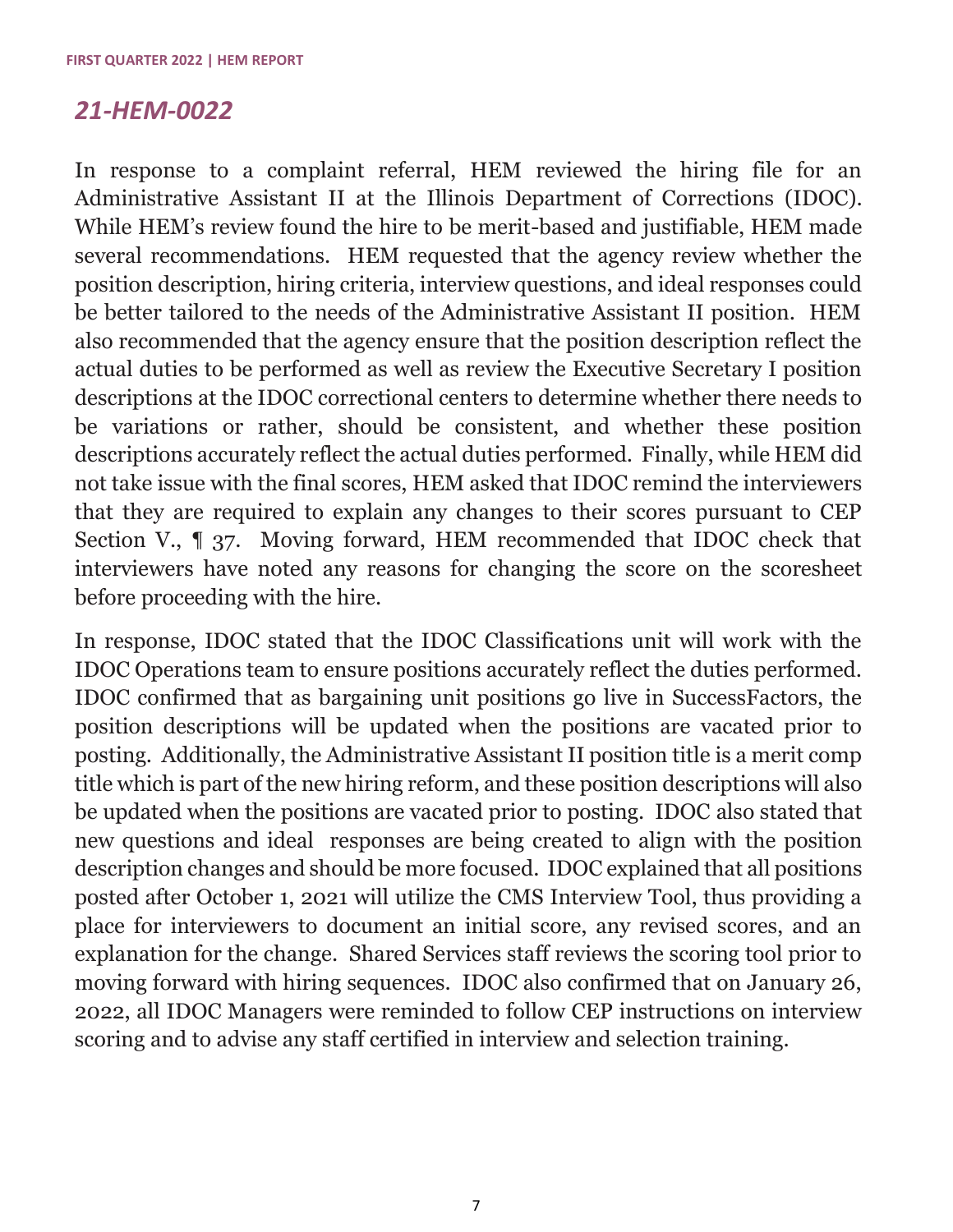#### *21-HEM-0023*

In response to two complaint referrals regarding hiring sequences for two different positions at an IDHS Developmental Center, HEM monitored the interviews for a Human Resources (HR) Associate position and reviewed the contractual hire for the other position. HEM also discussed this matter with CMS, including regarding any disciplinary action taken against an IDHS employee named in the two complaints. CMS provided a copy of the counseling memo issued to this employee by IDHS and indicated that CMS was working with IDHS to produce a training for its facility-level HR staff. While HEM found the selection decisions for both positions to be appropriate, HEM recommended that IDHS invite additional candidates to interview from the Open Competitive List to develop a larger, more competitive interview pool. HEM also requested a response to the Advisory from IDHS and CMS. Specifically, HEM requested a response from IDHS regarding any additional disciplinary action taken against the employee identified in the complaints and asked CMS to provide a copy of the proposed IDHS training module in advance of the training, so that HEM could provide its input.

In its response, IDHS indicated that it was continuing to investigate the actions of the employee named in the two complaints and would notify HEM of the outcome of the investigation and any resulting discipline. IDHS also provided an outline of its training plan. IDHS subsequently provided a copy of the proposed training module. HEM reviewed the training materials and provided feedback.

#### *21-HEM-0050*

In response to two complaint referrals, HEM reviewed the hiring file for a Command Center Supervisor position at IDOC. While HEM found the selection decision to be merit-based and justifiable, HEM recommended that IDOC HR staff notate any follow-up regarding disclosed relationships on the Relationship Disclosure & Conflict of Interest Certifications (Disclosure Forms) and ensure that HR review and sign Disclosure Forms for all employees involved in the hiring sequence, not just those who serve as interviewers. HEM also recommended that IDOC remind interviewers to clearly document the reason(s) for any scoring changes, as required by the CEP.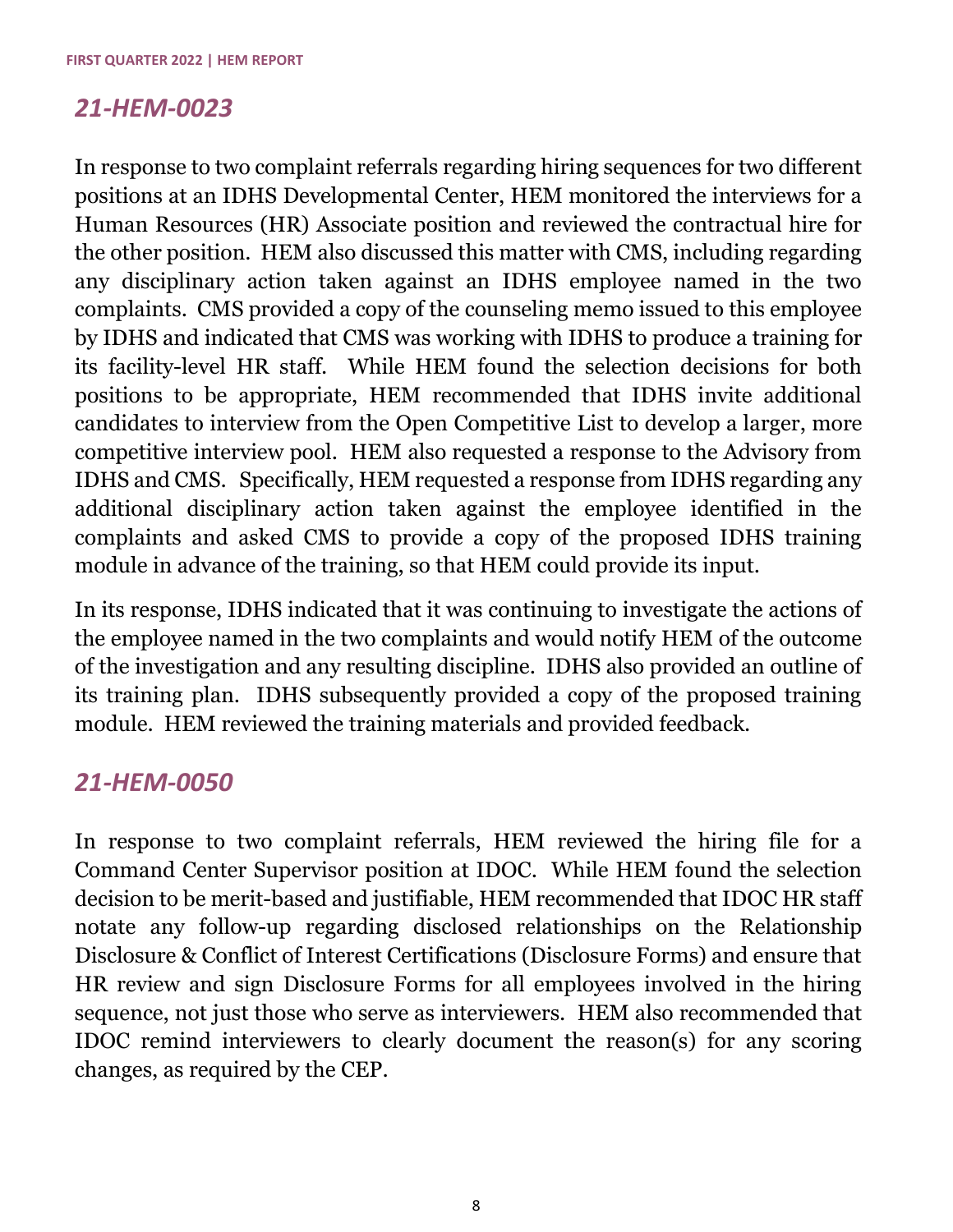#### *20-HEM-0059*

In response to two complaint referrals, HEM conducted a review of contractual hires under an Emergency Hiring Plan to assist with Covid-related work in the Illinois Department of Public Health (IDPH) Chicago Laboratory (Chicago Lab). HEM found that many of the individuals who were hired through personal services contracts (PSCs) as Technician 1s in the Chicago Lab did not meet the minimum requirements in the job posting, which included an associate degree with courses in the life sciences, supplemented by two years of laboratory experience. In contrast, HEM found that many of the Technician 1 applicants who were not hired in the Chicago Lab met or exceeded these qualifications. In addition, HEM found that at least three of the unqualified Technician 1 hires were related to IDPH Division of Laboratory employees. HEM also found that some of the unqualified Technician 1 hires had their PSCs extended or renewed after the initial one-year PSC ended, including one of the individuals who HEM determined was related to an IDPH employee. HEM requested a response from IDPH and CMS to this Advisory. HEM requested the response specifically address: why IDPH did not hire qualified applicants before hiring unqualified applicants; who was responsible for hiring the individuals related to IDPH employees; what action IDPH would take if these hires did not comport with the Emergency Hiring Plan; whether the same issues occurred for two other emergency positions and how IDPH's other two labs handled the selection of all three positions; and the existence of any relationships between temporary workers and IDPH employees and whether these relationships violate IDPH's Nepotism Policy. The responses from CMS and IDPH were not due within this reporting period.

#### *22-HEM-0005*

As follow-up to HEM Advisory 20-HEM-0064, HEM continued its review of the Application Management Administrator (formerly titled Manager, Families, Children, Elderly and Veterans Cluster), a term appointment position, at the Illinois Department of Innovation & Technology (DoIT)/IDHS. In the previous Advisory, the hiring sequence (Sequence 1, which held interviews in June 2020) resulted in a failed sequence because the top-ranked candidate, who was also the incumbent, retired, and the other candidates did not accept or meet the scoring threshold. Since then, three additional hiring sequences (Sequences 2-4) have occurred, but the position continues to not be filled by competitive selection, and the former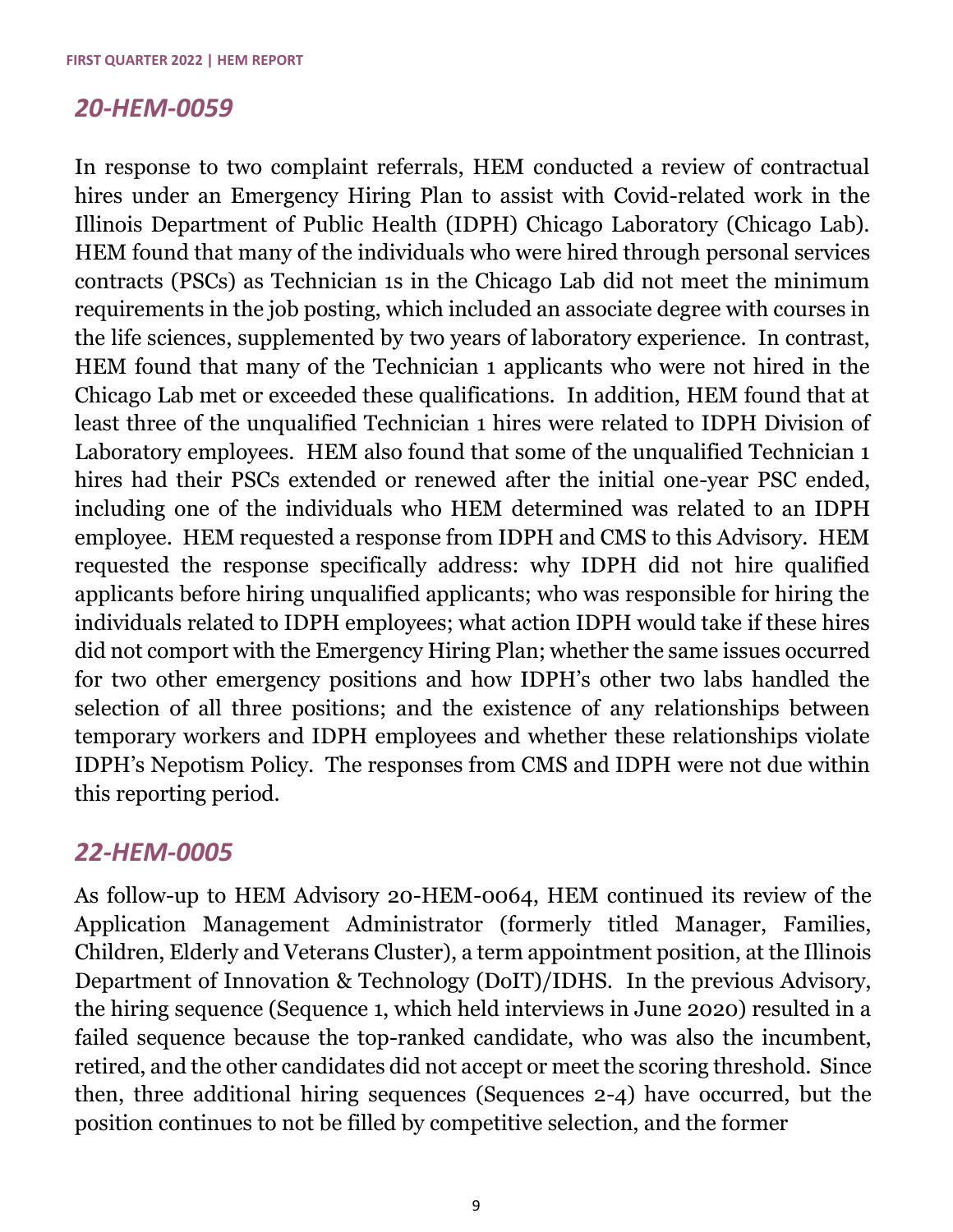incumbent has been working on contract in this capacity. In Advisory 22-HEM-0005, HEM described its review of the three subsequent sequences, making several recommendations and requesting a response, which is not yet due. During the sequences reviewed, HEM received inaccurate information about the status of the previous incumbent and also was not contacted to discuss a bypass or failed sequence decision. HEM noted that its ability to properly monitor State hiring, whether by requests for specific information or the actual monitoring of a sequence, depends on the cooperation of State agencies and accurate responses. While HEM understands that this occasionally happens, given the history of HEM's involvement and prior requests regarding this position, HEM requested that, at minimum, if HEM is monitoring a sequence, the agency must notify HEM before a bypass, cancellation, or any other significant hiring action takes place. For instance, in this case, such notification may have yielded a different result. Because of the historical difficulty in filling this position and the small point differential, IDHS may have been justified in seeking approval to lower the scoring threshold and avoided yet another repost. Additionally, agencies should also be required to inform CMS Compliance if HEM or the Special Master's Office (SMO) has been involved in a sequence at the time it requests a review from CMS Compliance. In this case, IDHS's request to CMS Compliance for bypass approval for Sequence 4 did not inform CMS Compliance that HEM was monitoring or that this sequence had undergone multiple attempts and reviews by HEM. HEM also recommended that the agency consider how HEM requests are tracked and made known to other entities or units that may be handling the matter, so this does not continue in this instant hire or otherwise. HEM requested to be notified of the repost of the position so HEM can monitor the sequence.

In response to an OEIG founded report (Case No. 19-02266), IDHS had previously committed to having PSCs handled entirely by the Office of Human Resources (OHR). However, in this case, PSC paperwork showed limited involvement by OHR. Thus, HEM also requested that IDHS explain whether the corrective actions proposed by IDHS had been taken, and if so, why that is not reflected in the paperwork in this instance. Additionally, HEM noted that for almost two years now the previous incumbent continues to perform the term appointment's duties. HEM recommended that 1) DoIT, IDHS, and CMS work together to recruit a qualified pool of more than three interviewed candidates; 2) DoIT, IDHS and CMS work together to review and set requirements and rating scales that are appropriate for this position, given the large number of candidates that have failed to meet the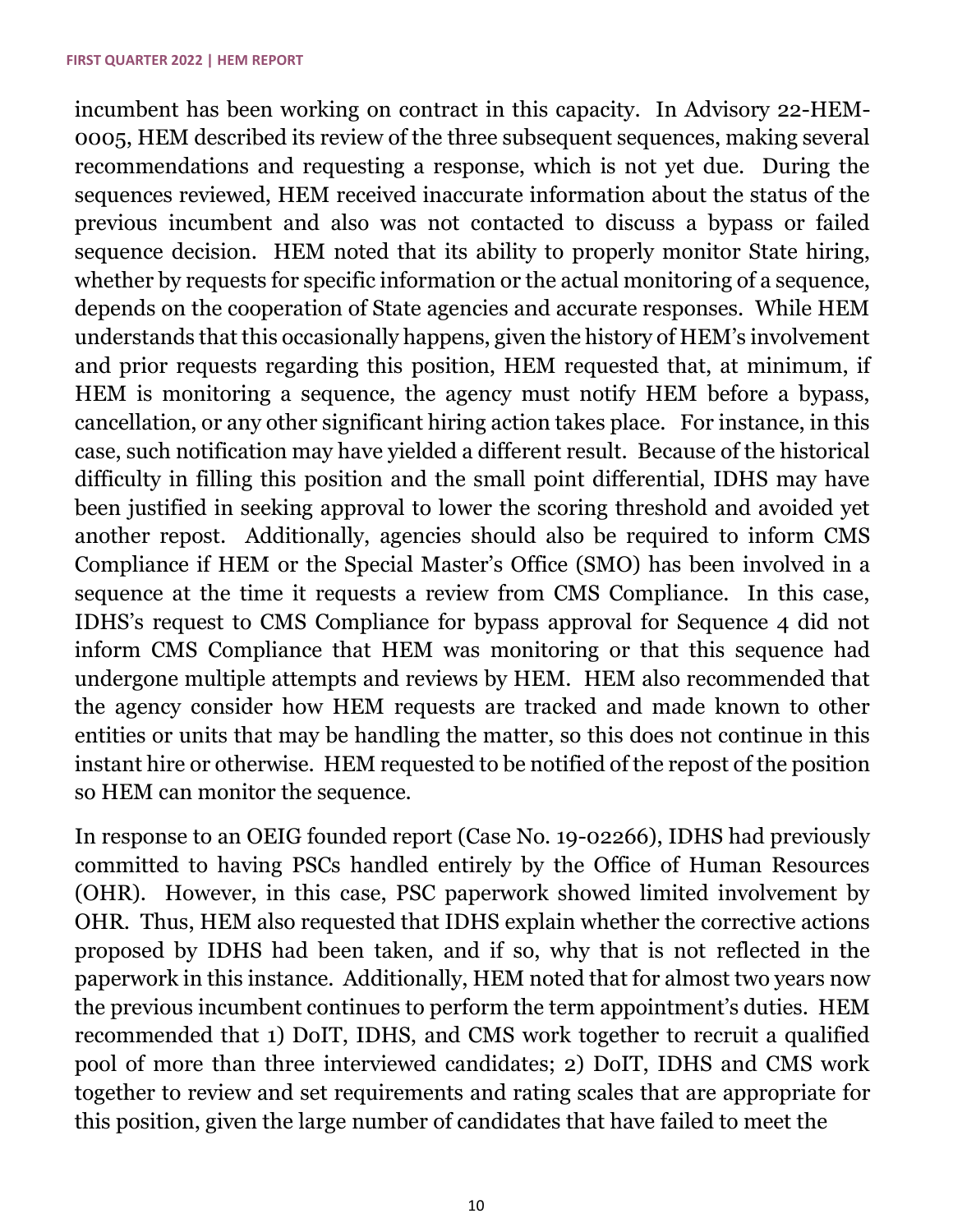threshold, but have come close; and 3) IDHS should consider offering the position to the second-ranked candidate of Sequence 4.

HEM also recommended to CMS that CMS determine whether CMS Compliance Officers are asking, as part of their review, whether HEM or SMO has been involved in the hiring sequence to help ensure better outcomes. Determining whether HEM/OEIG or the SMO has been involved in a hiring sequence can alert the CMS Compliance reviewer to issues important to an approval decision, and it can potentially reduce duplicative work.

#### *21-HEM-0054*

As follow-up to HEM Advisory 20-HEM-0030, HEM reviewed the hiring sequence and monitored the interviews for the Lincoln Challenge Academy Director at the Illinois Department of Military Affairs (DMA). While HEM observed significant progress in DMA's implementation of the CEP requirements, HEM made one recommendation. HEM recommended that DMA ensure that interviewers complete the Disclosure Forms at least three days before the first scheduled interview in accordance with the CEP so that the agency personnel officer has time to adequately vet potential conflicts and avoid delays.

#### *21-HEM-0046*

HEM conducted a desk audit of a Paralegal Assistant position at the Guardianship and Advocacy Commission (GAC), an entity that HEM has not yet monitored. The position was filled in October 2020. While HEM found that the most qualified candidate was selected, it noted that the hiring file lacked documentation in several areas. GAC staff explained that certain HR employees, including the HR Director who worked on the hiring sequence in 2020, had since left the agency. However, before these employees left the agency, interview sequence documentation was not being collected and processed as it should have been. The State has conducted significant CEP training since this 2020 hire occurred. HEM reviewed a recently completed hiring sequence in SuccessFactors for a Guardianship Managing Administrator (requisition no. 7526) to determine whether GAC had resolved the issues from the 2020 sequence. Based on HEM's review of requisition no. 7526, it appears GAC has resolved many, if not all, of the documentation issues that occurred in the 2020 sequence. Nevertheless, with regard to the 2020 sequence, HEM recommended that GAC assess candidate education and experience separately and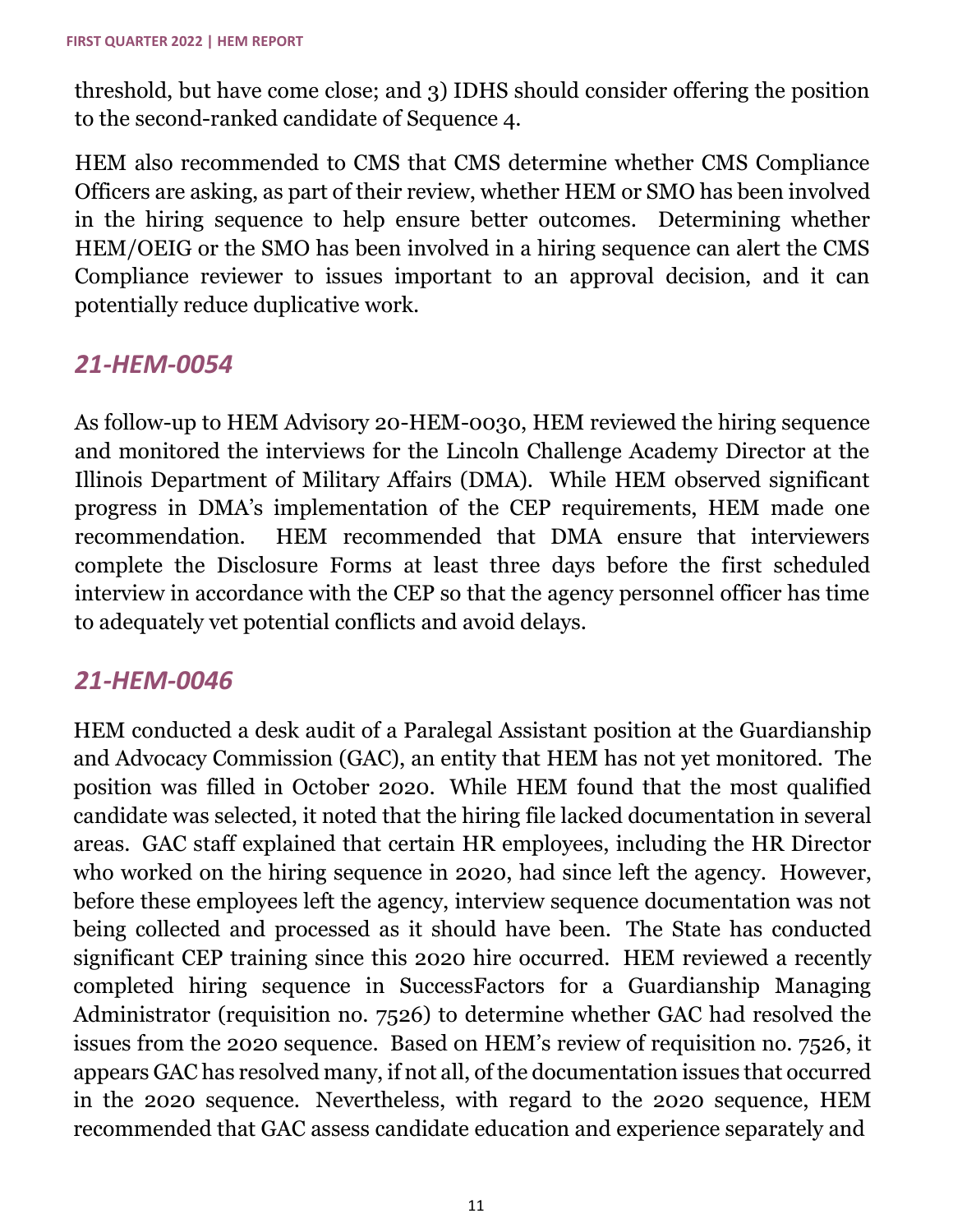assign more weight to these objective hiring criteria and modify its practice of assessing candidate writing abilities based on an existing writing sample. With regard to both sequences, HEM noted that GAC needs to ensure that all Disclosure Forms are properly vetted, including after any additional disclosures are made once the interview pool has been identified. While HEM's review of requisition no. 7526 reflected that GAC has significantly improved its hiring processes from the 2020 hiring sequence, HEM requested to monitor an upcoming GAC hiring sequence to further assess this progress, and requested that GAC notify HEM when its next nonbargaining unit position is posted.

## **HEM Advisory Updates**

#### *21-HEM-0021*

In response to Advisory 21-HEM-0021 issued last quarter regarding two hiring sequences for an Illinois State Police (ISP) Legal Counsel position, ISP indicated it would implement the new CMS Standardized Hiring Plan (SHP) for all positions and submit the SHP to CMS for approval before posting a position. Additionally, ISP committed to ensuring that conflicted employees are removed from the hiring process. ISP further responded that it planned to implement a standardized minimum interview score for all ISP positions as well as an ideal interview pool size based on the specific position being filled. CMS also responded to this Advisory, agreeing that conflicted employees should be removed from *all* interviews in a hiring sequence, not just the interview(s) of candidate(s) with whom the panel member has a conflict. CMS also collaborated with HEM to develop guidance to agencies instructing that: 1) non-scoring Technical Advisors must still submit Disclosure Forms and complete interview training; and 2) no other non-scoring State employees should be present for interviews, other than HR staff for training purposes.

#### *20-HEM-0046*

In response to Advisory 20-HEM-0046 issued last quarter regarding the hiring sequence for a Field Services Manager at the Illinois Department of Veterans Affairs (IDVA), IDVA indicated it had implemented a standardized timeframe for interviews, generally allotting one hour for the interview and an additional 30 minutes to score each candidate after his or her interview. IDVA further responded that it had updated its candidate scoring practices to comport with those set forth in the amended CEP. IDVA also committed to ensuring that all Candidate